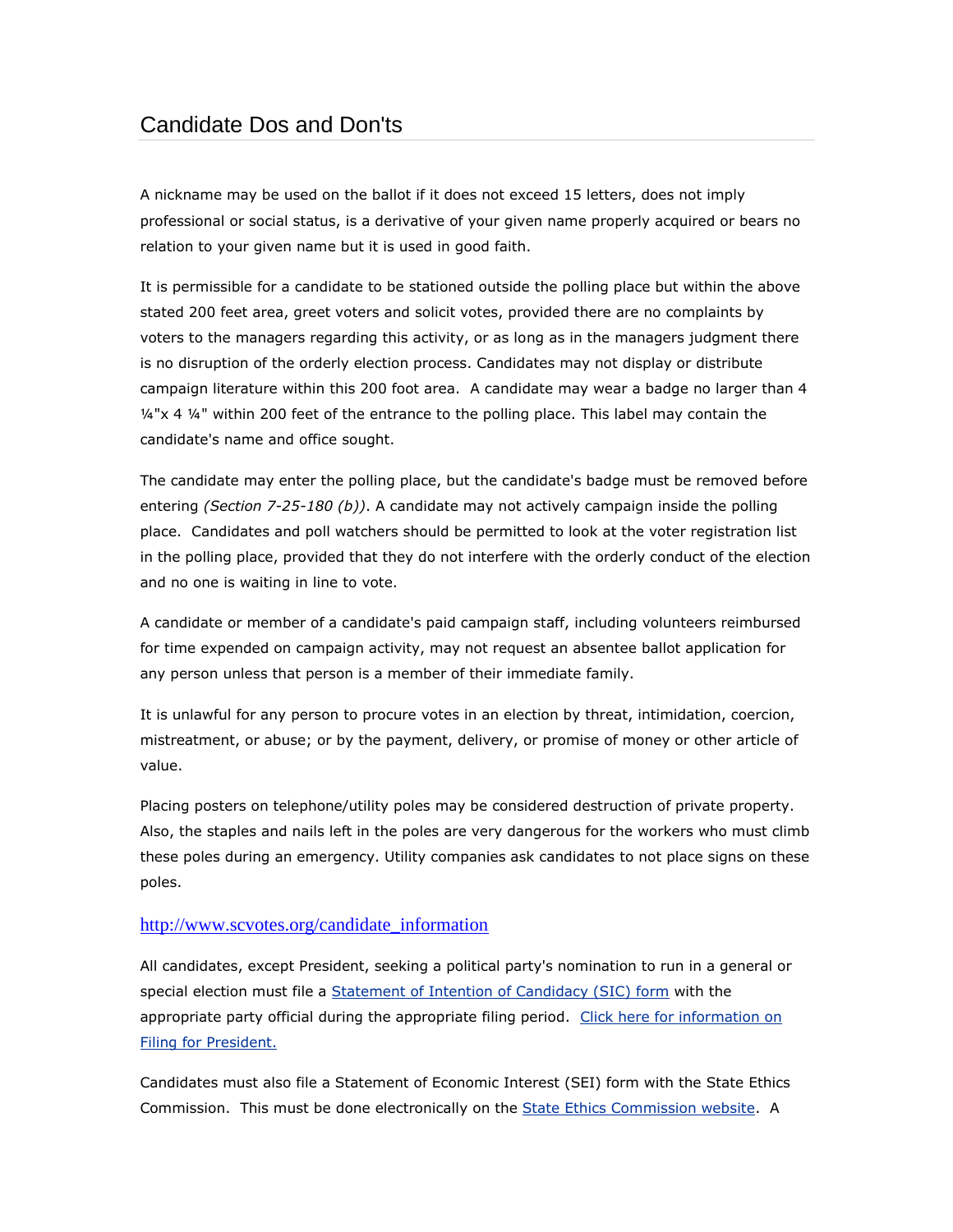copy of the SEI receipt, or other proof of filing, is required to be submitted with your SIC form at the time of filing. Candidates may also be required to make Campaign Disclosure reports. Visit the State Ethics Commission website for more information.

Candidates for federal office, statewide office, and solicitor must file with the state executive committee of the political party of the candidate's choice. Candidates for State Senate, State House of Representatives, countywide office, and less-than-countywide office must file with the executive committee of the county political party in the candidate's county of residence.

The filing period for the General Election opens at noon on March 16th of the election year and closes at noon on March 30th of the election year.

Names of candidates who fail to file the proper forms during the appropriate filing period will not appear on the ballot.

[Contact the appropriate political party](http://www.scvotes.org/2007/05/09/certified_political_parties_of_south_carolina) for specific information regarding filing.

If only one candidate files for a particular office with a particular party, that candidate becomes the party's nominee. When more than one candidate files for a particular office with a particular party, the nominee is chosen by primary or convention.

The Democratic and Republican parties nominate candidates by primary. Primaries to nominate candidates for the General Election are held on the second Tuesday in June. Candidates must receive a majority of votes to be nominated. If no candidate receives a majority of votes for a particular office, a primary runoff between the top two candidates is held two weeks later. Primaries and runoffs are conducted by the State and county election commissions.

The Constitution, Green, Independence, Labor, Libertarian, United Citizens, and Working Families parties nominate candidates by convention. Conventions are conducted by the parties. [Contact the appropriate party](http://www.scvotes.org/2007/05/09/certified_political_parties_of_south_carolina) for more information regarding conventions.

A candidate may be nominated by more than one political party. Such candidates are commonly referred to as "fusion candidates." Click here for information regarding candidates [representing more than one party.](http://www.scvotes.org/2010/03/03/candidates_representing_more_than_one_party_fusion_candidates)

Names of candidates who were defeated in a political party primary or convention may not appear on the ensuing general or special election ballot (S.C. Code of Laws Section 7-11-10).

#### **Special Elections**

Special elections are non-scheduled elections held at various times to fill vacancies created by death, resignation or removal from office.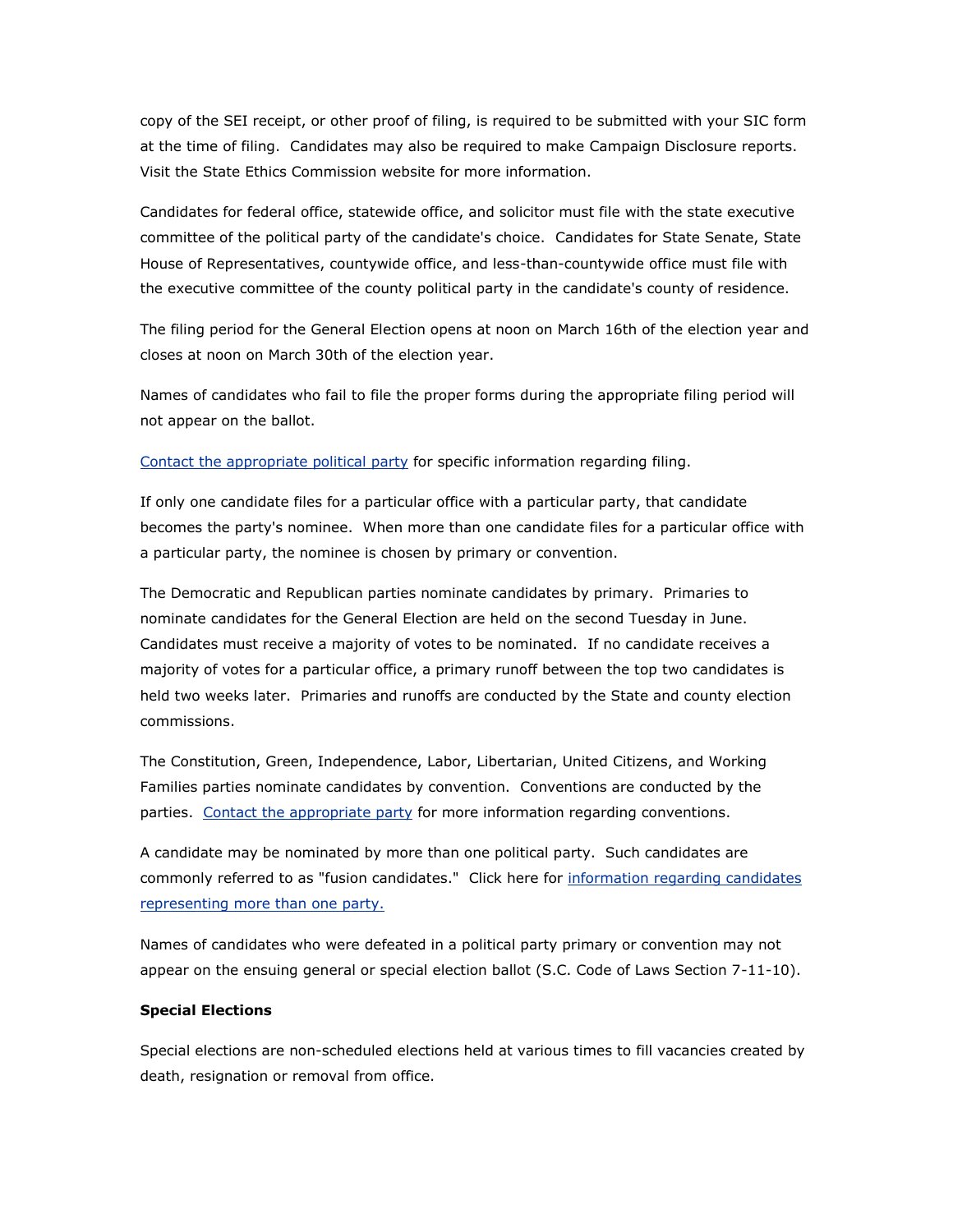The filing period for special elections opens at noon on the third Friday after the vacancy occurs and closes at noon, 10 days later.

If necessary, a primary is held on the 11th Tuesday after the vacancy occurs. If necessary, a primary runoff is held on the 13th Tuesday after the vacancy occurs. The special election is held on the 18th Tuesday after the vacancy occurs.

### **Partisan Municipal Elections**

Filing rules for partisan municipal elections vary. Check with your local party or municipal or county election commission for specific requirements.

# Candidate Qualifications

No person may be popularly elected to and serve in any office in the State unless he is registered to vote in the geographical area represented by the office (S.C. Constitution, Article VI, Section 1).

A person convicted of a felony or an offense against the election laws is not qualified to file for or hold office, unless it has been fifteen years since the completion of the sentence for the crime or unless the person has been pardoned (S.C. Constitution, Article VI, Section 1).

Candidate's qualifications for all offices, except SC Senate and SC House of Representatives, are determined at the time of the election and not at the time of filing or nomination. Qualifications for Senate and House are determined at the time of filing.

Qualifications for municipal offices may vary by ordinance. Check with your municipal or county election commission for specific qualifications.

Some individuals may be restricted from running for public office by the federal Hatch Act. The Act applies to federal employees and others receiving federal funds and restricts their participation in campaigns for partisan offices. For detailed information regarding the Hatch Act, visit the website [of the U.S. Office of Special Counsel.](http://www.osc.gov/hatchact.htm)

### **MINIMUM REQUIREMENTS FOR** *COUNTY* **OFFICES:**

| <b>Office</b> | Age | Minimum Residency<br>Requirement                                                | Registered Term<br>Voter | l of<br><b>Office</b> | Terms      | Consecutive Special Qualifications/Notes                                                         |
|---------------|-----|---------------------------------------------------------------------------------|--------------------------|-----------------------|------------|--------------------------------------------------------------------------------------------------|
| Council       | 18  | Must be a<br>resident of the<br>county and/or<br>district at the<br>time of the | Yes                      | 4<br>years/<br>2years | Indefinite | Term is for 2 years in the<br>following counties: Anderson,<br>Edgefield, Orangeburg and<br>York |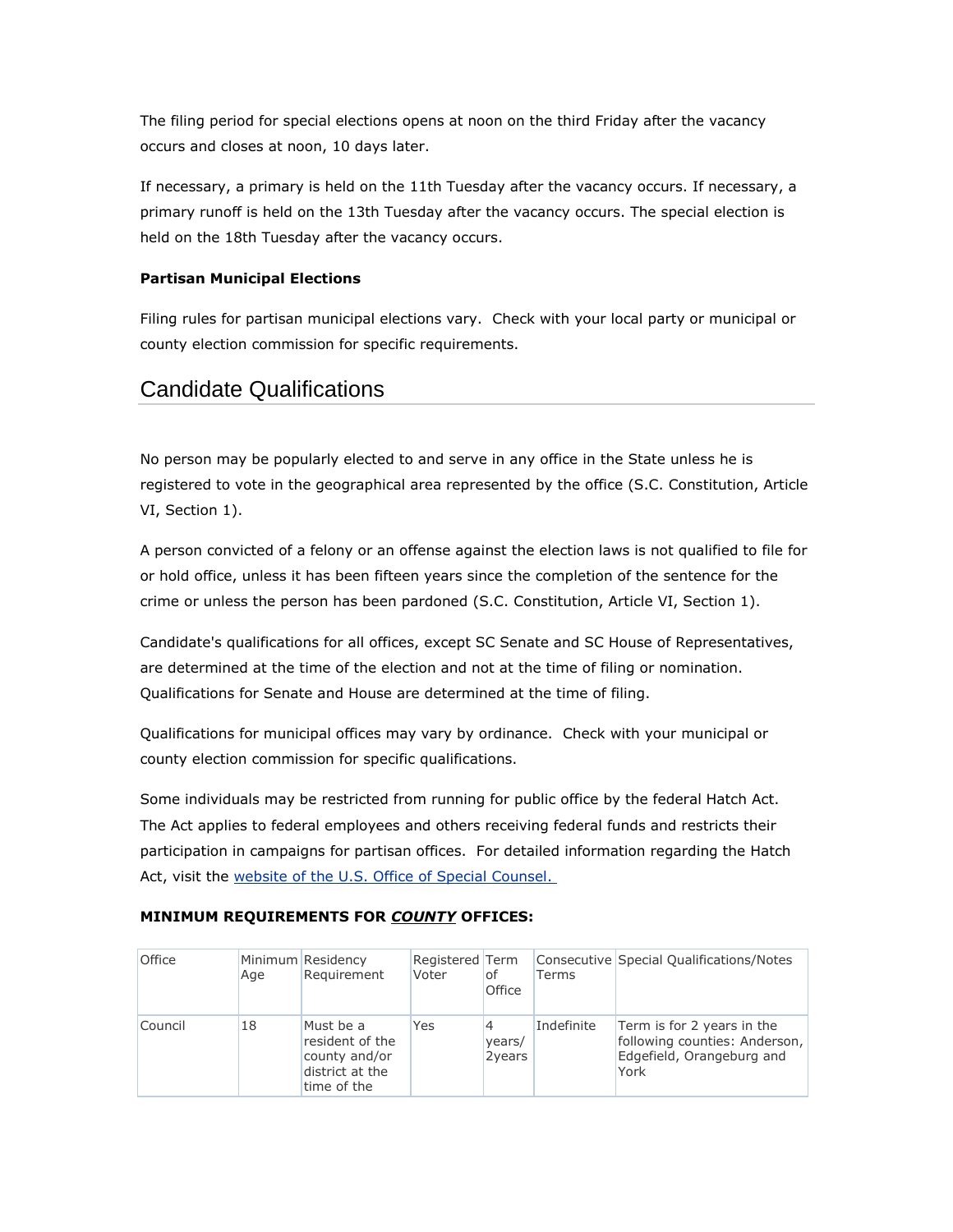|                      |    | election                                                                                                                                                |     |                                         |            |                                                                                                                                                                                                                                                                                            |
|----------------------|----|---------------------------------------------------------------------------------------------------------------------------------------------------------|-----|-----------------------------------------|------------|--------------------------------------------------------------------------------------------------------------------------------------------------------------------------------------------------------------------------------------------------------------------------------------------|
| Treasurer            | 18 | Must be a<br>resident of the<br>county at the<br>time of the<br>election                                                                                | Yes | $\overline{4}$<br>years                 | Indefinite | Treasurer is appointed in the<br>following counties:<br>Greenwood & York                                                                                                                                                                                                                   |
| Auditor              | 18 | Must be a<br>resident of the<br>county at the<br>time of the<br>election                                                                                | Yes | 4<br>years                              | Indefinite | Auditor is appointed in the<br>following counties:<br>Greenwood & York                                                                                                                                                                                                                     |
| Clerk of Court       | 18 | Must be a<br>resident of the<br>county at the<br>time of the<br>election                                                                                | Yes | 4<br>years                              | Indefinite |                                                                                                                                                                                                                                                                                            |
| Coroner              | 21 | Must be a<br>resident of the<br>county for at<br>least 1 year<br>immediately<br>preceding the<br>date of the<br>election. Must<br>be a U.S. citizen     | Yes | $\overline{4}$<br>years                 | Indefinite |                                                                                                                                                                                                                                                                                            |
| Probate Judge        | 21 | Must be a<br>resident of the<br>county at the<br>time of the<br>election                                                                                | Yes | $\overline{4}$<br>years                 | Indefinite | S.C. Code of Laws Section<br>14-23-1040 includes an<br>education/experience<br>requirement for Probate<br>Judge. (Act 678 of 1990)<br>However, the U.S.<br>Department of Justice<br>objected to the requirement,<br>and the act was never<br>precleared and is therefore<br>unenforceable. |
| Sheriff              | 21 | Must be a<br>resident of the<br>county for at<br>least 1 year<br>immediately<br>preceding the<br>date of the<br>election. Must<br>be a U.S.<br>citizen. | Yes | 4<br>years                              | Indefinite | * See below for complete<br>qualifications                                                                                                                                                                                                                                                 |
| Register of<br>Deeds | 18 | Must be a<br>resident of the<br>county at the<br>time of the<br>election                                                                                | Yes | $\overline{4}$<br>years                 | Indefinite |                                                                                                                                                                                                                                                                                            |
| School Board         | 18 | Must be a<br>resident of the<br>county and/or<br>district at the                                                                                        | Yes | $\overline{4}$<br>years/<br>3<br>years/ | Indefinite | Contact the SC School Board<br>Association for more<br>information                                                                                                                                                                                                                         |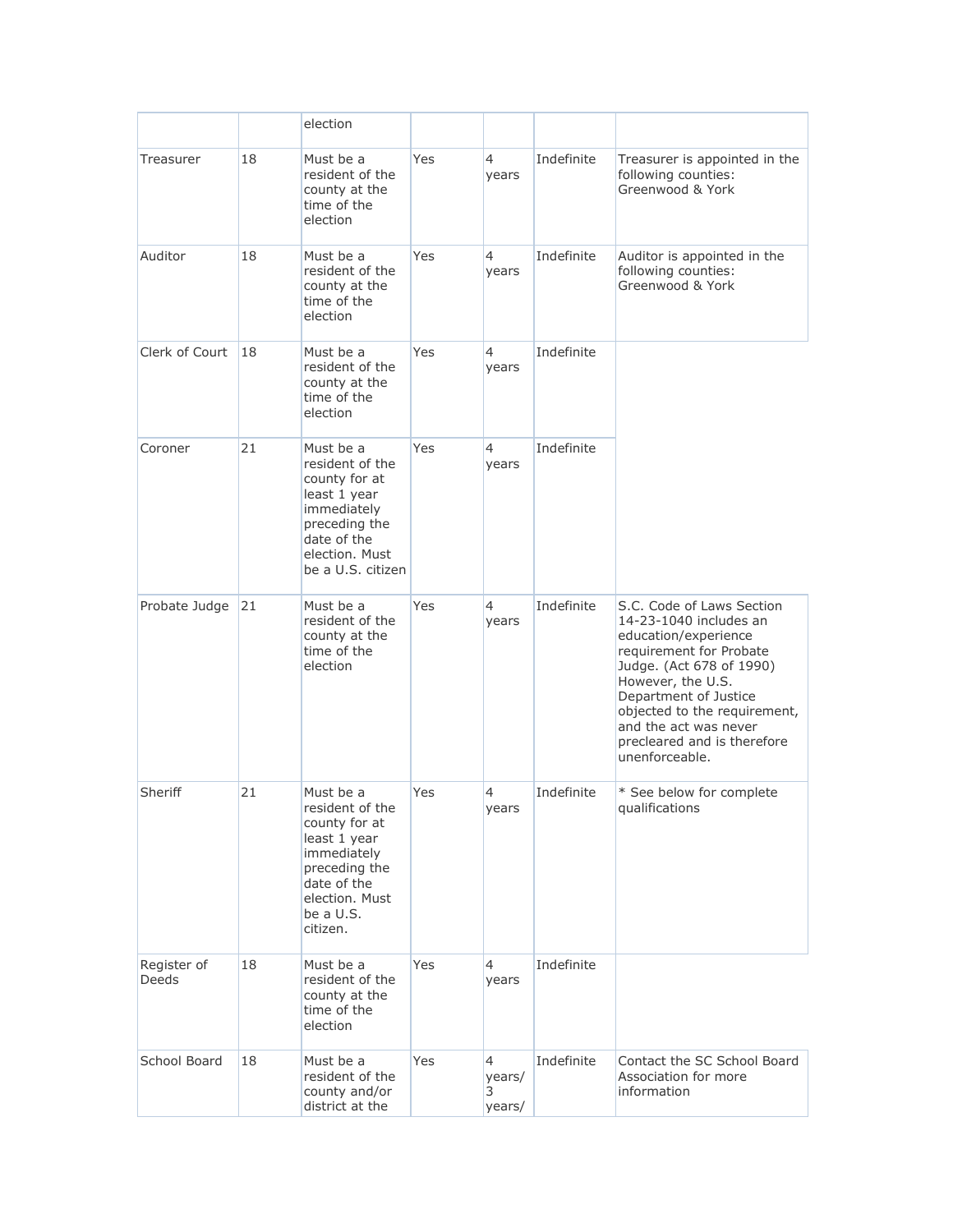|                                                                 |    | time of the                                                                                 |     |            |            |  |
|-----------------------------------------------------------------|----|---------------------------------------------------------------------------------------------|-----|------------|------------|--|
|                                                                 |    | election                                                                                    |     | years      |            |  |
| Soil & Water<br>Conservation<br><b>District</b><br>Commissioner | 18 | Must be a<br>resident of the<br>county and/or<br>district at the<br>time of the<br>election | Yes | 4<br>years | Indefinite |  |

\***Candidates for Sheriff must meet the following qualifications** (S.C. Code of Laws 23- 11-110): a) Have a high school diploma & 5 years experience as a certified law enf. officer; or 2 year associate degree & 3 years experience as a certified law enf. officer; or 4 year bachelors degree & 1 year experience as a certified law enf. officer; or served as a summary court judge for at least 10 years. Must not have pled guilty or been convicted of a felony in this state or in any other state or pled guilty or been convicted of driving under suspension of a license or driving under the influence of drugs or alcohol within the past 10 years. Candidates must be fingerprinted and have SLED make a search of local, state and federal fingerprint files for any criminal record. Fingerprints are to be taken under the direction of any law enforcement agency and must be made available to SLED no later than 130 days prior to the General Election. The results of the records search are to be filed with the county executive committee of the person's political party. A person seeking nomination by petition must file the results with the county election commission in the county of his residence. Candidates must file a sworn affidavit containing certain information and affirming that the person meets all qualifications as required. Affidavits can be obtained from political parties or the local county election commission.

| Office                         | Minimum State<br>Age | Resident         | US<br>Citizen          | Registered<br>Voter | Term<br>of<br>Office    | Consecutive<br><b>Terms</b> | Special<br>Qualifications/Notes |
|--------------------------------|----------------------|------------------|------------------------|---------------------|-------------------------|-----------------------------|---------------------------------|
| <b>US Senate</b>               | 30                   | No time<br>limit | 9 years Yes            |                     | 6<br>years              | Indefinite                  |                                 |
| US House of<br>Representatives | 25                   | No time<br>limit | 7 years Yes            |                     | 2<br>years              | Indefinite                  |                                 |
| Governor                       | 30                   | 5 years          | 5 years Yes            |                     | $\overline{4}$<br>years | 2                           |                                 |
| Lieutenant<br>Governor         | 30                   | 5 years          | 5 years Yes            |                     | $\overline{4}$<br>years | 2                           |                                 |
| Secretary of State 18          |                      | No time<br>limit | No.<br>time<br>limit   | Yes                 | $\overline{4}$<br>years | Indefinite                  |                                 |
| <b>State Treasurer</b>         | 18                   | No time          | N <sub>o</sub><br>time | Yes                 | 4                       | Indefinite                  |                                 |

#### **MINIMUM REQUIREMENTS FOR** *STATE/FEDERAL* **OFFICES:**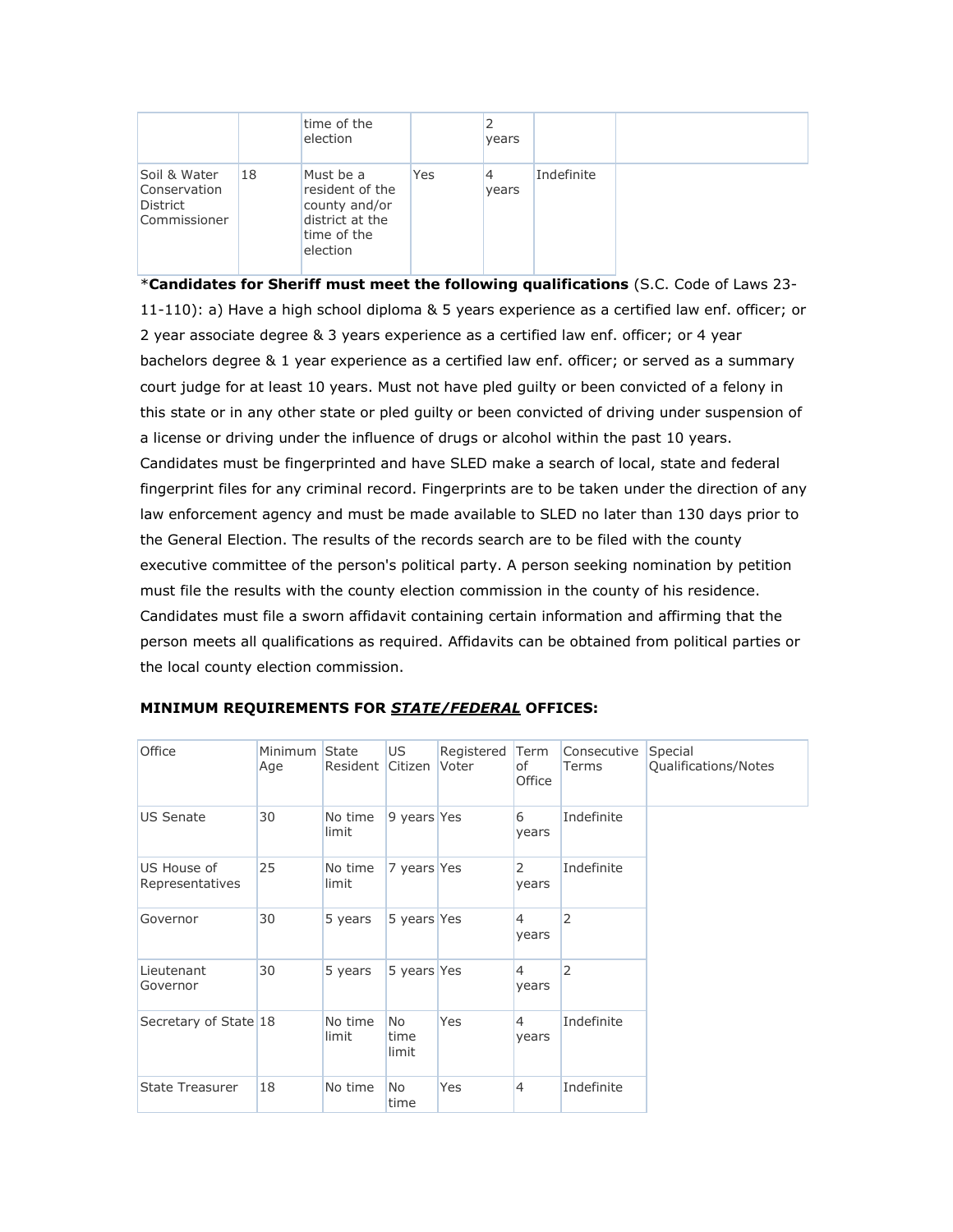|                                                |    | limit            | limit                      |     | years                   |            |                                                                       |
|------------------------------------------------|----|------------------|----------------------------|-----|-------------------------|------------|-----------------------------------------------------------------------|
| Attorney General                               | 18 | No time<br>limit | <b>No</b><br>time<br>limit | Yes | $\overline{4}$<br>years | Indefinite |                                                                       |
| Comptroller<br>General                         | 18 | No time<br>limit | <b>No</b><br>time<br>limit | Yes | $\overline{4}$<br>years | Indefinite |                                                                       |
| <b>State</b><br>Superintendent of<br>Education | 18 | No time<br>limit | <b>No</b><br>time<br>limit | Yes | $\overline{4}$<br>years | Indefinite |                                                                       |
| Adjutant General                               | 18 | No time<br>limit | <b>No</b><br>time<br>limit | Yes | $\overline{4}$<br>years | Indefinite |                                                                       |
| Agriculture<br>Commissioner                    | 18 | No time<br>limit | <b>No</b><br>time<br>limit | Yes | $\overline{4}$<br>years | Indefinite |                                                                       |
| <b>SC Senate</b>                               | 25 | No time<br>limit | <b>No</b><br>time<br>limit | Yes | $\overline{4}$<br>years | Indefinite | Must be a legal resident<br>of the district at the<br>time of filing  |
| SC House of<br>Representatives                 | 21 | No time<br>limit | <b>No</b><br>time<br>limit | Yes | $\overline{2}$<br>years | Indefinite | Must be a legal resident<br>of the district at the<br>time of filing  |
| Solicitors                                     | 18 | No time<br>limit | <b>No</b><br>time<br>limit | Yes | $\overline{4}$<br>years | Indefinite | Must be legal resident of<br>circuit 30 days prior to<br>the election |
| D <sub>0</sub>                                 |    |                  |                            |     |                         |            |                                                                       |

# Poll Watchers

A poll watcher is someone who is appointed by a candidate or a political party to observe the election day procedures in a precinct. The poll managers of the polling place will designate a place where watchers can remain throughout election day. Conversations between watchers and voters are not permitted within the polling place. Watchers will not be permitted to interfere with the orderly conduct of the election or influence any voter in the casting this ballot.

## **Qualifications**

- Must be a qualified voter in the county.
- Present the poll manager with a letter signed by the candidate or by an appropriate party official stating that he/she is certified to act as a watcher in that precinct.
- Wear a badge not to exceed 4  $\frac{1}{4}$ " x 4  $\frac{1}{4}$ ", specifying the name of the candidate or party he/she represents.